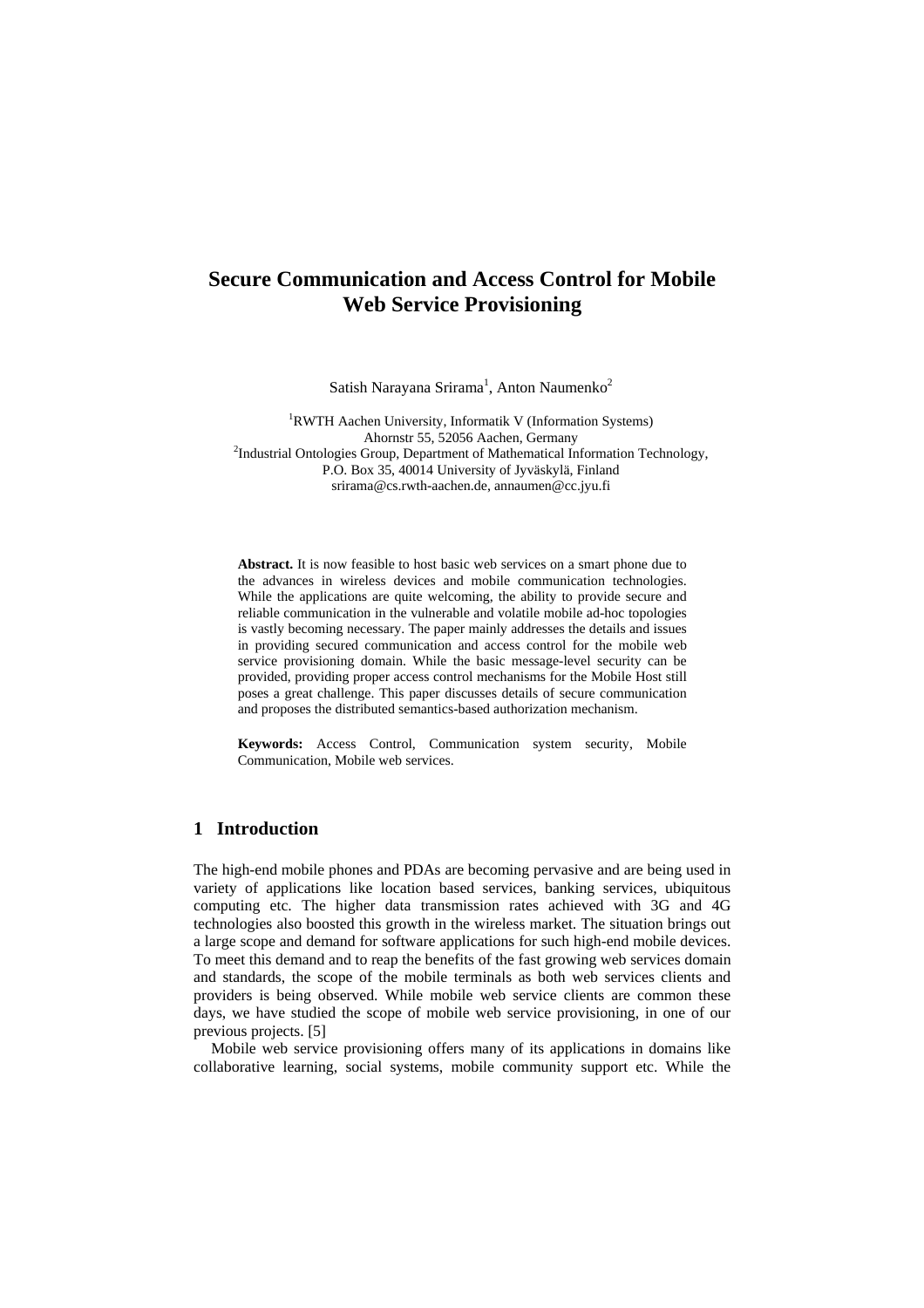applications are quite welcoming, the ability to provide secure and reliable communication in the vulnerable and volatile mobile ad-hoc topologies is vastly becoming necessary. Moreover with the easily readable mobile web services, the complexity to realize security increases further. Secure provisioning of mobile web services needs proper identification mechanism, access control, data integrity and confidentiality.

In our current research, we are trying to provide proper security for the mobile web service provider ("Mobile Host") realized by us. The security analysis suggests that proper message-level security can be provided in mobile web service provisioning with reasonable performance penalties on the Mobile Host. While the basic messagelevel security can be provided, the end-point security comprising proper identity and access control mechanisms, still poses a great challenge for the Mobile Host. Here we propose to utilize distributed architectures of semantics-based authorization mechanism to ensure pro-active context-aware access control to mobile web services.

The rest of the paper is organized as follows: Section 2 discusses the concept and analysis of mobile web service provisioning domain. Section 3 addresses the issues of securing the communication for mobile web services. Section 4 presents our research ideas towards implementation of semantics-based access control for mobile web services and section 5 concludes the paper with future research directions.

## **2 Pervasive Mobile Web Service Provisioning**

Traditionally, the hand-held cellular devices have many resource limitations like limited storage capacities, low computational capacities, and small display screens with poor rendering potential. Most recently, the capabilities of these wireless devices like smart phones, PDAs are expanding quite fast. This is resulting in quick adoption of these devices in domains like mobile banking, location based services, social networks, e-learning etc. The situation also brings out a large scope and demand for software applications for such high-end wireless devices.



Fig. 1. Mobile terminals as both web service providers and clients

Moreover, with the achieved high data transmission rates in cellular domain, with interim and third generation mobile communication technologies like GPRS, EDGE and UMTS [2], mobile phones are also being used as Web Service clients and providers, bridging the gap between the wireless networks and the stationery IP networks. Combining these two domains brings us a new trend and lead to manifold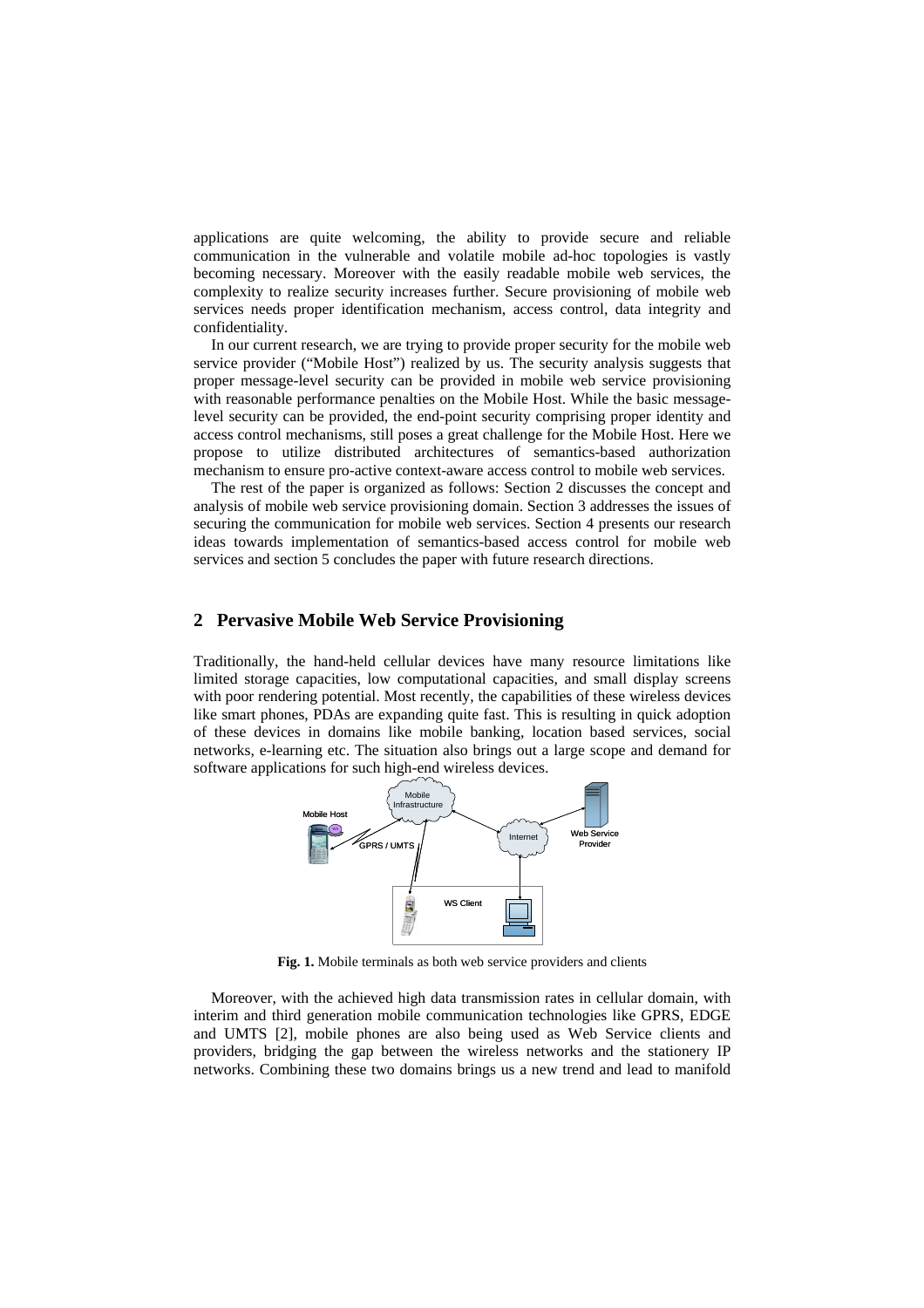opportunities to mobile operators, wireless equipment vendors, third-party application developers, and end users [4, 5]. While mobile web service clients are quite common these days, and many development tools are available from major vendors, the research with mobile web service provisioning is still sparse [3, 4]. During one of our previous projects, a small mobile web service provider ("Mobile Host") has been developed for resource constrained smart phones. Figure 1 shows the scenario with mobile terminal as both web service provider and client.

Mobile Host is a light weight web service provider built for resource constrained devices like cellular phones. It has been developed as a web service handler built on top of a normal web server. The web service requests sent by HTTP tunneling are diverted and handled by the web service handler. The Mobile Host was developed in PersonalJava [7] on a SonyEricsson P800 smart phone. The footprint of our fully functional prototype is only 130 KB. Open source kSOAP2 [8] was used for creating and handling the SOAP messages.

The detailed evaluation of the Mobile Host clearly showed that service delivery as well as service administration can be performed with reasonable ergonomic quality by normal mobile phone users. As the most important result, it turns out that the total WS processing time at the Mobile Host is only a small fraction of the total requestresponse invocation cycle time  $\left($ <10%) and rest all being transmission delay [5]. This makes the performance of the Mobile Host directly proportional to achievable higher data transmission rates. Thus the high data transmission rates achievable, in the order of few Mbps, with advanced mobile communication technologies in 2.5G, 3G and 4G, help in realizing these Mobile Hosts also in commercial applications [9].

Mobile Host opens up a new set of applications and it finds its use in many domains like mobile community support, collaborative learning, social systems and etc. Many applications were developed and demonstrated, for example in a distress call; the mobile terminal could provide a geographical description of its location (as pictures) along with location details. Another interesting application scenario involves the smooth co-ordination between journalists and their respective organizations. From a commercial viewpoint, Mobile Host also renders possibility for small mobile operators to set up their own mobile web service businesses without resorting to stationary office structures. [5]

The Mobile Hosts in an operator proprietary network can also form a P2P network with other mobile phones and can share their individual resources and services. P2P offers a large scope for many applications with Mobile Host. Not just the enhanced application scope, the P2P network also offers better identification and discovery mechanisms of huge number of web services possible with Mobile Hosts. [10]

While the applications possible with Mobile Host are quite welcoming in different domains, the ability to provide the secured communication and access control in the vulnerable and volatile mobile ad-hoc topologies is quite challenging.

## **3 Securing Message Communication of Mobile Web Services**

Once a mobile web service is developed and deployed with the Mobile Host, the service and the provider are prone to different types of security breaches like denial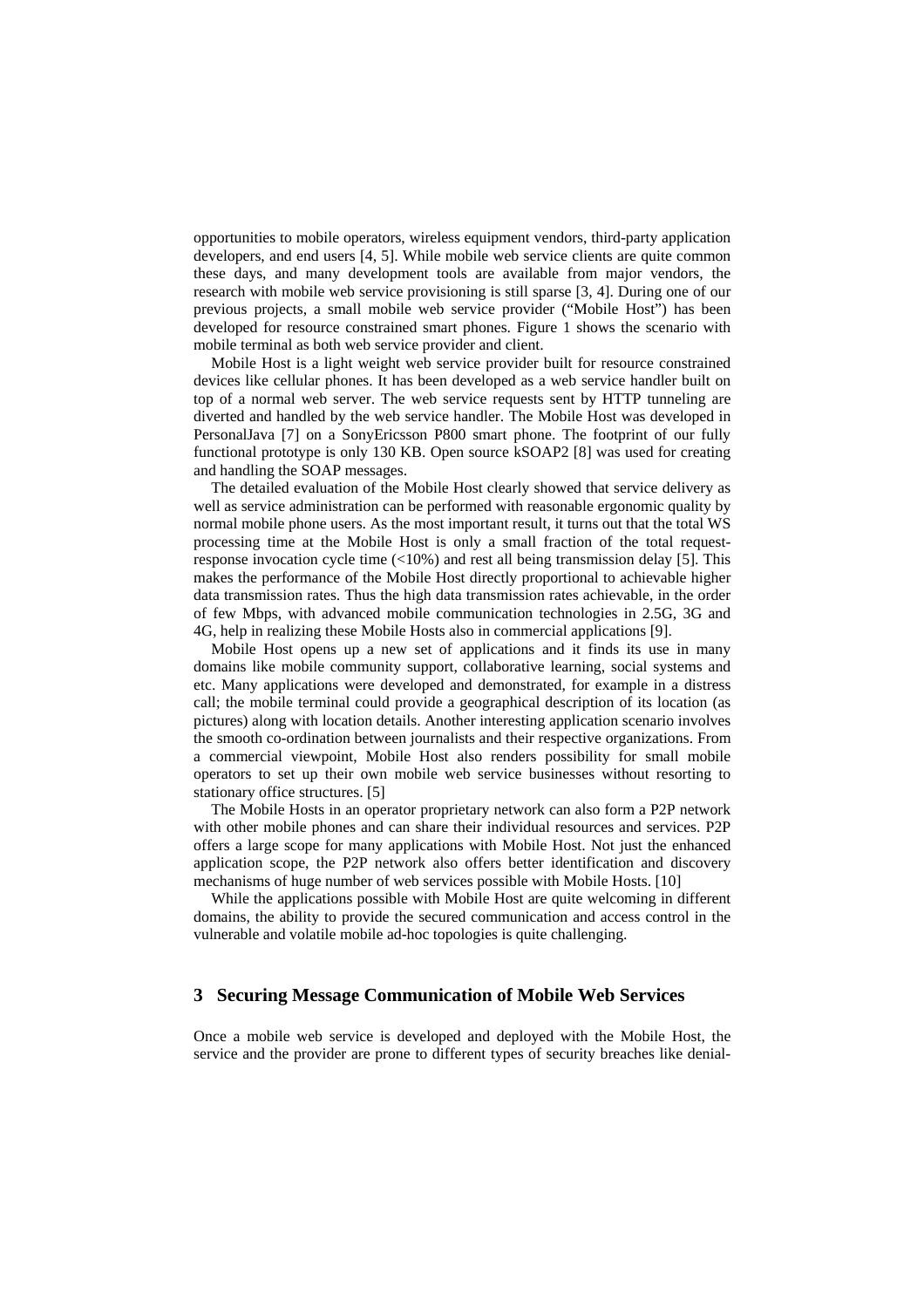of-service attacks, man-in-the-middle attacks, intrusion, spoofing, tampering etc. As web services use message-based technologies for complex transactions across multiple domains, traditional point-to-point security paradigms fall short. Potentially, a web-service message traverses through several legitimate intermediaries before it reaches its final destination. The intermediaries can read, alter or process the message. Therefore, the need for sophisticated end-to-end message-level security becomes a high priority and is not addressed by existing security technologies and standards in the wireless domain.

At the minimum, the mobile web service communication should possess the basic security requirements like proper authentication/authorization, and confidentiality/Integrity. Secure message transmission is achieved by ensuring message confidentiality and data integrity, while authentication and authorization will ensure that the service is accessed only by the legitimate service requestors. Even though a lot of security specifications, protocols like WS-Security [11], SAML [12] etc., exist for web services in traditional wired networks, not much has been explored and standardized in wireless environments. Our study contributes to this work and tries to bridge this gap, with main focus at realizing some of the existing security standards in the mobile web services domain.

The WS-Security specification from OASIS is the core element in web service security realm in wired networks. It provides ways to add security headers and tokens, insert timestamps, and to sign and encrypt the SOAP messages. To adapt the WS-Security in the mobile web service communication, the web service messages were processed with different encryption algorithms, signer algorithms and authentication principles, and were exchanged according to the standard. The performance of the Mobile Host was observed during this analysis, for reasonable quality of service. The main parameters of interest were the extra delay and variation in stability of the Mobile Host with the launched security overhead.

For the analysis, a SonyEricsson P910i smart phone was used. The device supports J2ME MIDP2.0 [13] with CLDC1.0 [14] configuration. For cryptographic algorithms and digital signers, java based light weight cryptographic API from Bouncy Castle crypto package [15] was used. kSOAP2 was modified and adapted according to WS-Security standard and utilized to create the request/response web service messages. The Mobile Host was redesigned with J2ME and the adapted kSOAP2.

To achieve confidentiality, the web service messages were ciphered with symmetric encryption algorithms and the generated symmetric keys were exchanged by means of asymmetric encryption methods. The messages were tested against various symmetric encryption algorithms, along with the WS-Security mandatory algorithms, TRIPLEDES, AES-128, AES-192 and AES-256 [16]. The PKI algorithm used for key exchange was RSA-V1.5 with 1024 and 2048 bit keys. Upon successful deployment of confidentiality, we considered data integrity on top of confidentiality. The messages were digitally signed and were evaluated against two signature algorithms, DSAwithSHA1 (DSS) and RSAwithSHA1. [6]

Figure 2 shows the total times taken at the Mobile Host for processing the web service requests. The timestamps consider the added security overload, for different symmetric algorithms on Mobile Host, but exclude the transmission delays. The test configuration considered here was RSA-1024 key exchange and RSA signature. This test is conducted against varied soap message sizes ranging from 1 to 10 KB. The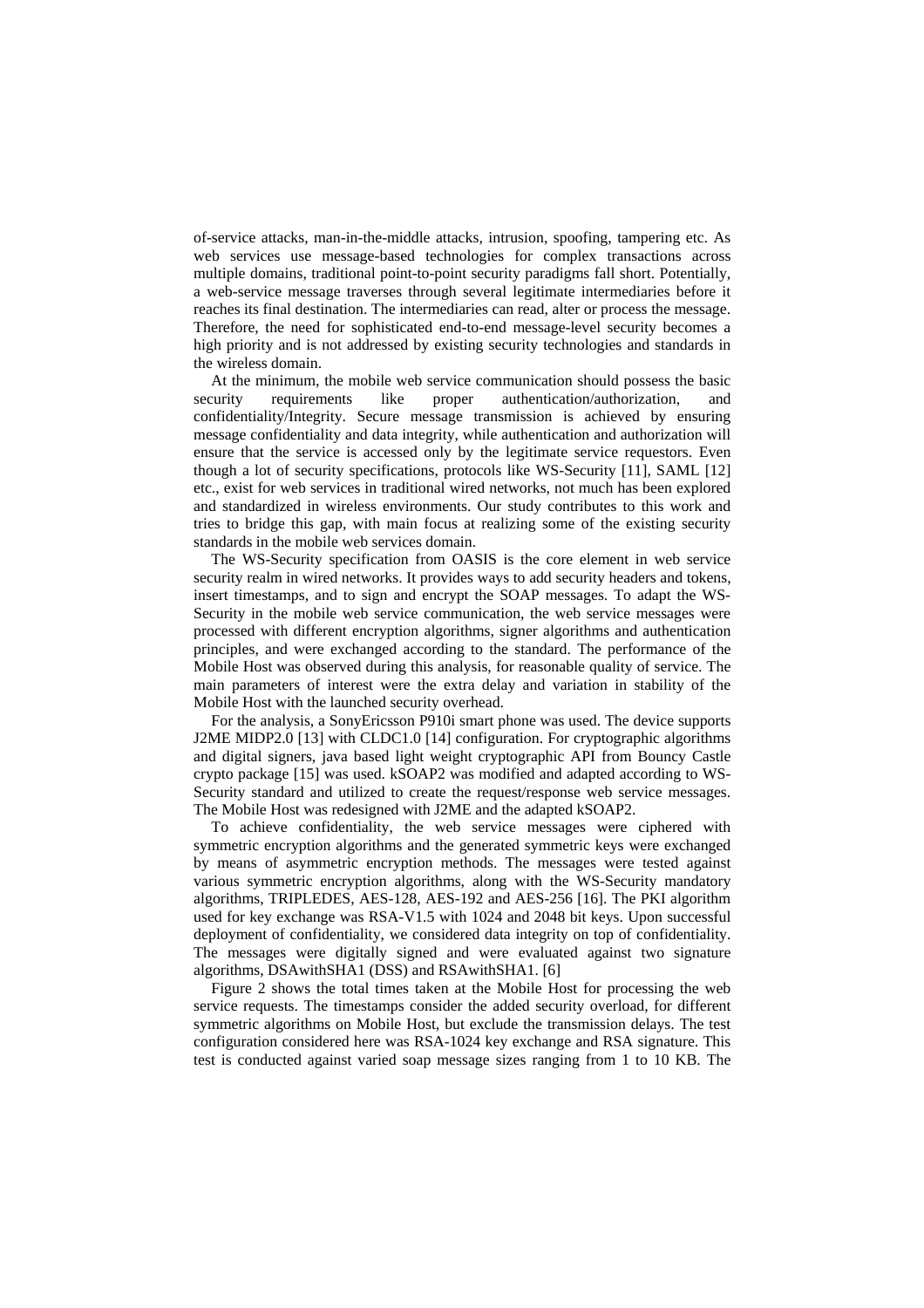extra delay for highly secured communication, AES-256 bit ciphered was approximately ~3 sec with RSAwithSHA1 signature for reasonable message sizes of 5KB. The delay was reasonable with respect to the Mobile Host's processing capability. [5]



**Fig. 2.** Mobile Host's processing times for various message sizes and symmetric key algorithms using RSA signature

The detailed performance analysis suggested that not all of the WS-Security specification can be adapted to the mobile web service communication with today's smart phones. But with latest developments in speed and performances of processor chips for mobile devices, the scenario is going to change soon. With our security study for today's smart phones, we are recommending that the best way of securing SOAP messages in mobile web service provisioning is to use AES symmetric encryption with 256 bit key for encrypting the message and RSAwithSHA1 to sign the message. The symmetric keys are to be exchanged using RSA 1024 bit asymmetric key exchange mechanism. The cipher data and the keys are to be incorporated into the SOAP message according to WS-Security specification.

## **4 Semantics-based Access Control Mechanisms**

For the trusted and distributed management of access control to protect mobile web services, we propose to use Semantics-Based Access Control (SBAC). SBAC is the result of adoption of the Semantic Web vision and standards [22] to the access control research and development field. Administration and enforcement of access control policies based on semantics of web services, clients, mediating actors and domain concepts comprise the most suitable approach to handle openness, dynamics, mobility, heterogeneity, distributed nature of environments that are involved in the mobile web service provisioning. We have previously defined the SBAC research framework [17], the SBAC model [18] and ontologies [19], the SBAC abstract architecture [17-21], conducted quantitative evaluation of the prototype of the SBAC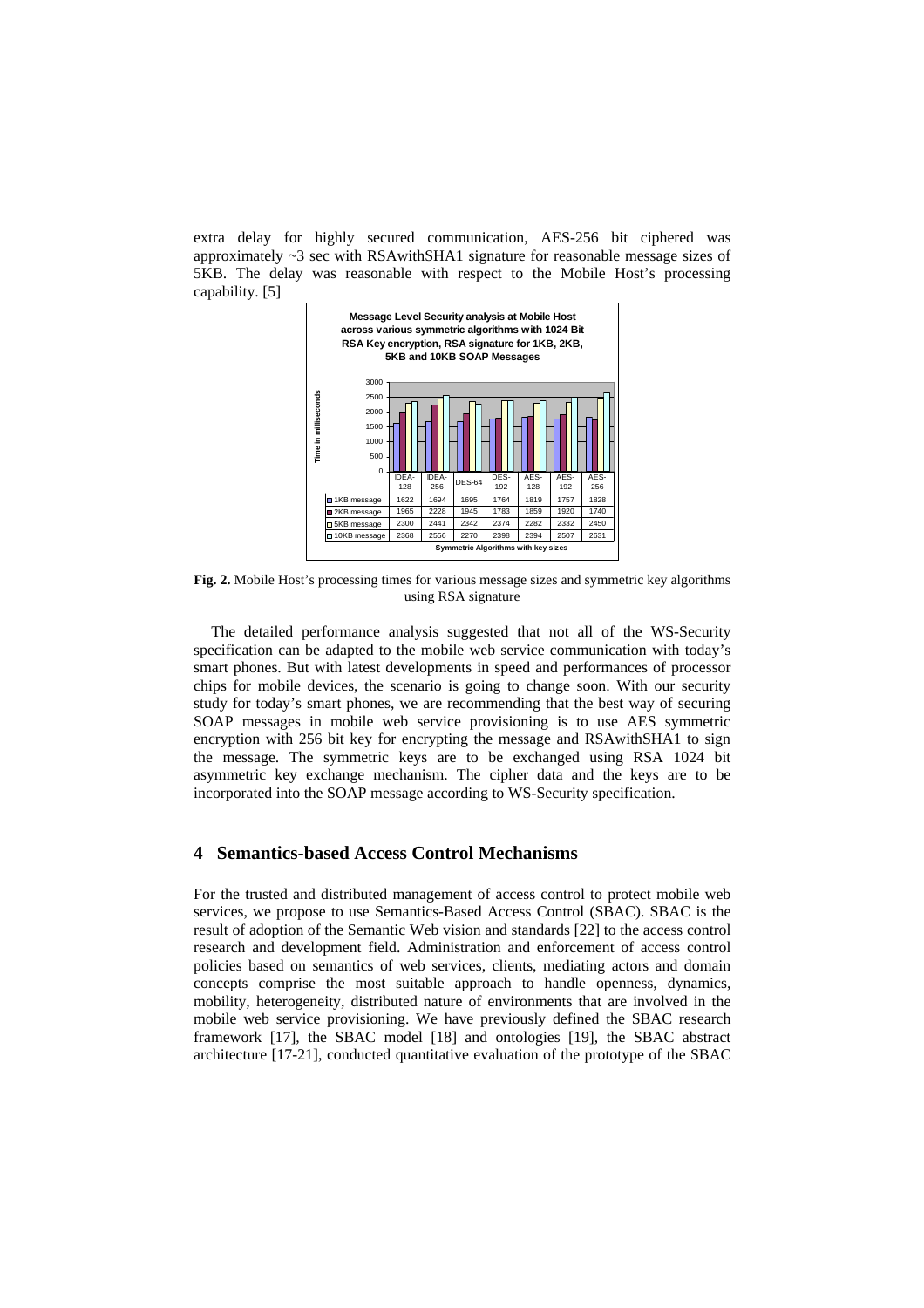policy enforcement function [19], and described adoption of SBAC for Semantic Web Services [20] and Multi-Agent Systems [21]. This paper covers the adoption of SBAC for the mobile SOA providing the analytical feasibility study of SBAC deployment options. This analytical evaluation takes into account results of experiments with the prototype of the SBAC enforcement function [19]. Before the analysis, we give a short description of the SBAC research framework, model, ontologies, and abstract architecture.

The SBAC research framework defines the SBAC research and development outcomes and their interrelations [17]. The whole framework reuses achievements in the Semantic Web research and development area like standards, ontologies, methodologies, frameworks, tools, platforms, etc. For example, the model-theoretic semantics of SBAC [18] is an extension of the direct model-theoretic semantics defined in the Web Ontology Language (OWL) standard [23] and Semantic Web Rule Language (SWRL) [24]. The SBAC model has been expressed in the form of ontologies [19]. Thus ontologies are the key part of the SBAC framework [17]. The ontology engineering constitutes the traditional domain modeling.

The abstract SBAC architecture is the upper view on components of SBAC and interactions between them to provide authorized access to protected resources. Basically, the abstract architecture is a bridge between theoretical findings and adoption of the SBAC into practice. Figure 3 shows elements of the SBAC abstract architecture encompassing the SBAC enforcement function only.



**Fig. 3.** The SBAC abstract architecture for the enforcement function.

The elements of the SBAC enforcement mechanism are the pro-active guard, the unified information retrieval components for policies (PIR), contextual data (CIR), and resource annotations (RIR). The guard is a proxy for both protected resources and information retrieval components. The guard pro-actively collects all relevant data and enforces an access decision based on the iterative reasoning over the semantically encoded access control policies and the semantic annotations of a subject, an operation, an object and a context of access [18, 20].

For the authorized mobile web service provisioning with the help of Mobile Host, the meanings of some crucial generic elements of the SBAC architecture are:

-- A subject of access is a human user who invokes the protected web services on the Mobile Host using a mobile phone or regular computer through Internet and mobile networks.

-- An operation of access is a web service's operation itself.

-- An object of access represents a protected web service deployed on the Mobile Host together with the input values as they determine the information outputs and/or physical effects on the state of the world as a result of service enactment.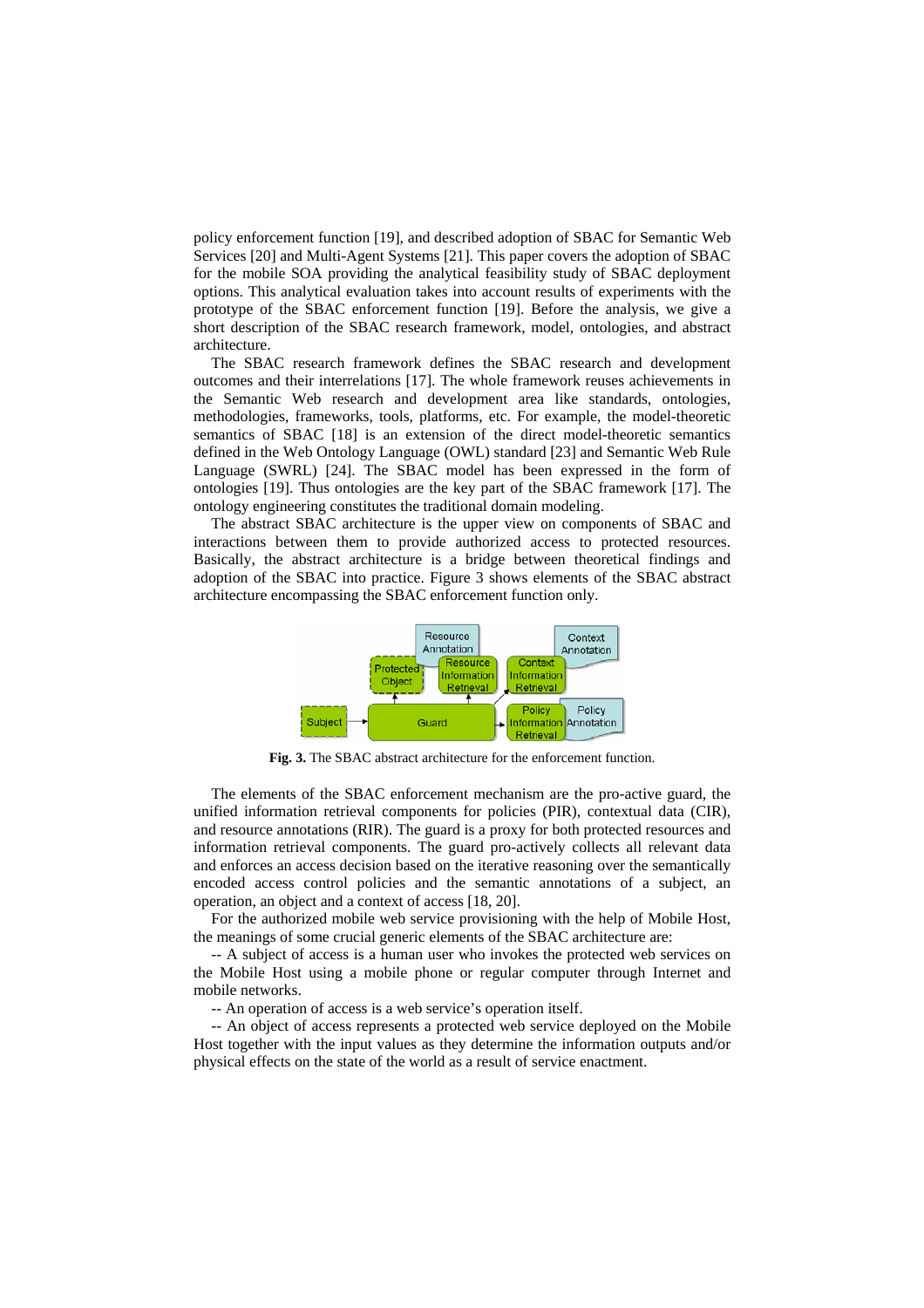-- A guard mediates access to the protected web service and enforces rules of corresponding access control policies. The guard must evaluate all requests, correctly evaluate policies, be incorruptible, and nonbypassable. Guard might be a standalone proxy or embedded as a wrapper of web service. Peculiarities of the mobile web service provisioning are in favor of the intermediate proxy implementation. This is a more general case and the functionality of guards can be integrated with resources.

-- A policy has rules that define which users may access the mobile web service. The goal is to isolate policy decision logic from resource and enforcement code. In the SBAC the policy is always an ontology or a set of ontologies that define semantic profiles of users, mobile web services, context, and policy rules of access.

-- A subject and object descriptors are well known patterns that provide access to the relevant attributes of subject and objects of access. A representation of descriptors for users, mobile web services, policies and context in the form of semantic annotations for mobile environments is reasonable because checking of attributes is independent from establishing them; there are different sources of attributes; different attributes are needed in different contexts; etc.

-- Context is a container for data that are relevant for access control decisions and enforcement. Different temporal and special characteristics like the time and location are traditionally considered as contextual information in mobile environments.

The components of the SBAC abstract architecture have to be deployed to the Mobile Host and middleware nodes depending on characteristics and requirements of use cases. There are several reasonable options of deployment of the SBAC components for protected mobile web service provisioning with unique characteristics and implications on the level of security and quality of mobile web service.



**Fig. 4.** Deployment options with 1. Embedded guard to the Mobile Host and 2. Middleware guard that is a proxy web service for the mobile web service

Figure 4 represents the first option with the embedded guard to the Mobile Host as a wrapper of the mobile web service. This is the most natural option for the pervasive mobile web service provisioning with the P2P communication between mobile clients and Mobile Hosts [10]. The clients access the service in the regular way. SOAP/XML messaging between the guard and service can be done using native RPC calls without delays of wireless or wired communication as other options have. One crucial advantage of this option is the opportunity to perform post-authorizations i.e. procedures of access control that must be performed after service enactment e.g. filtering of the content of response. This option supports the principle of end-to-end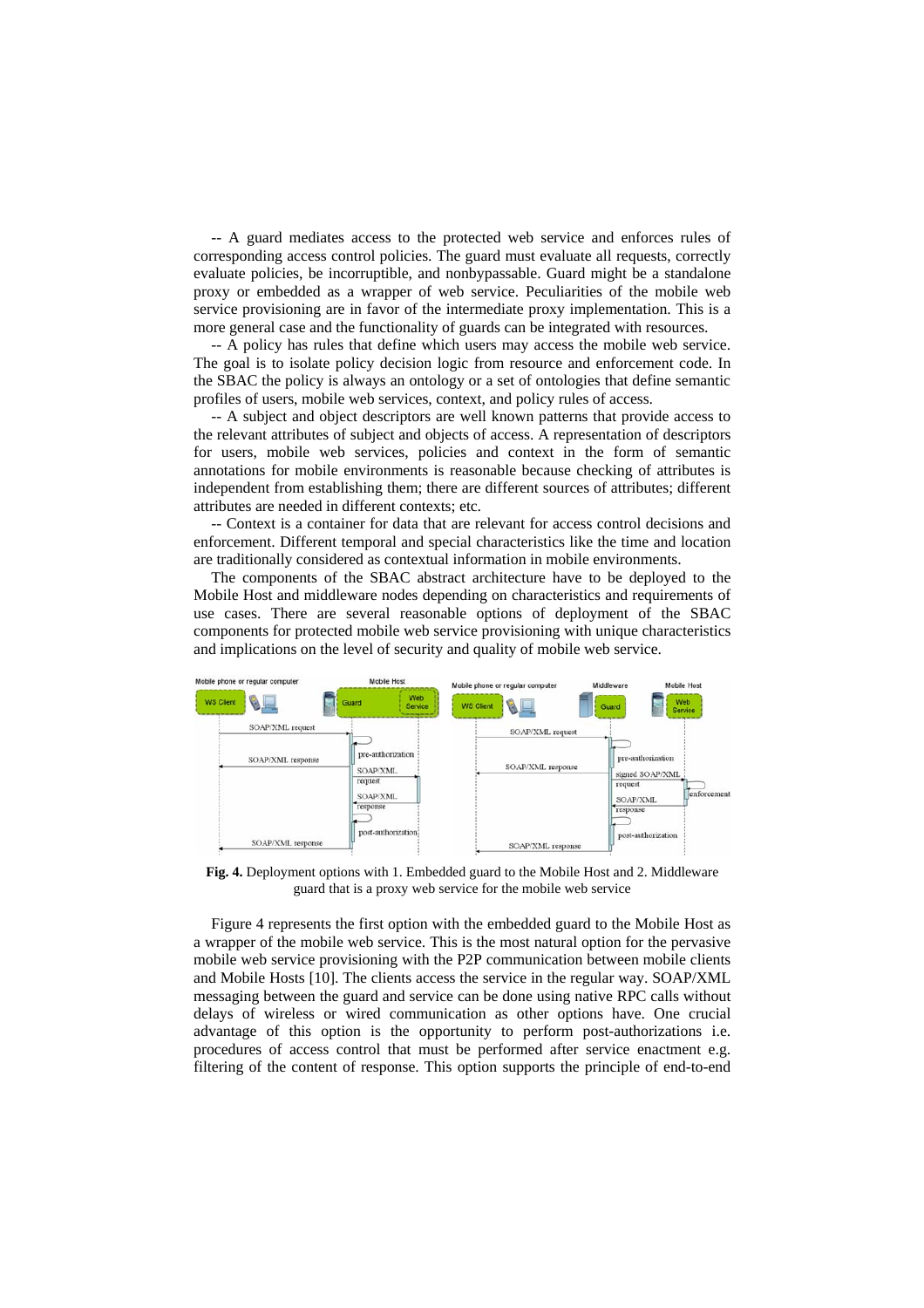security in contrast to other options. However computational limitations of mobile phones demand light-weight functionality of the guard that prohibits use of complex semantics-based algorithms of reasoning for authorization decision making process.

Figure 4, with option 2, illustrates the deployment option where the guard is a middleware component and intermediate web service proxy that provides the same interface as the original mobile web service, decorates web service invocation with the SBAC policy enforcement mechanism, and delegates authorized requests to the mobile web service. The middleware guard is deployed in the Internet or mobile infrastructure. When the guard is in the Internet, clients are able to access it in a traditional way. Moreover Mobile Hosts receive a less number of requests or in other words only authorized requests, thus improving the scalability of the Mobile Host. The post-authorization is still possible. The middleware guard can aggregate and serve several Mobile Hosts and web services. Mobile-to-mobile requests experience delays of wireless communication twice when the guard is not an embedded but middleware component. There is a need to implement and deploy an enforcement component on the Mobile Host to validate signatures of the guard.



**Fig. 5.** Deployment option where guard is a third-party authorization authority.



**Fig. 6.** Deployment option with the delegation of authorization to the middleware guard.

The deployment option, shown in figure 5, where the guard is a third-party authorization authority, creates additional inconveniences for clients to get authorization assertions prior to access protected mobile web services. Then enforcement components deployed on Mobile Hosts validate security assertions provided with requests in addition to verification of digital signatures in the previous option. The validation of security assertions is necessary to check that a security assertion corresponds to an operation for which a request is obtained when mobile web services provide more than one operation. Although this case might look too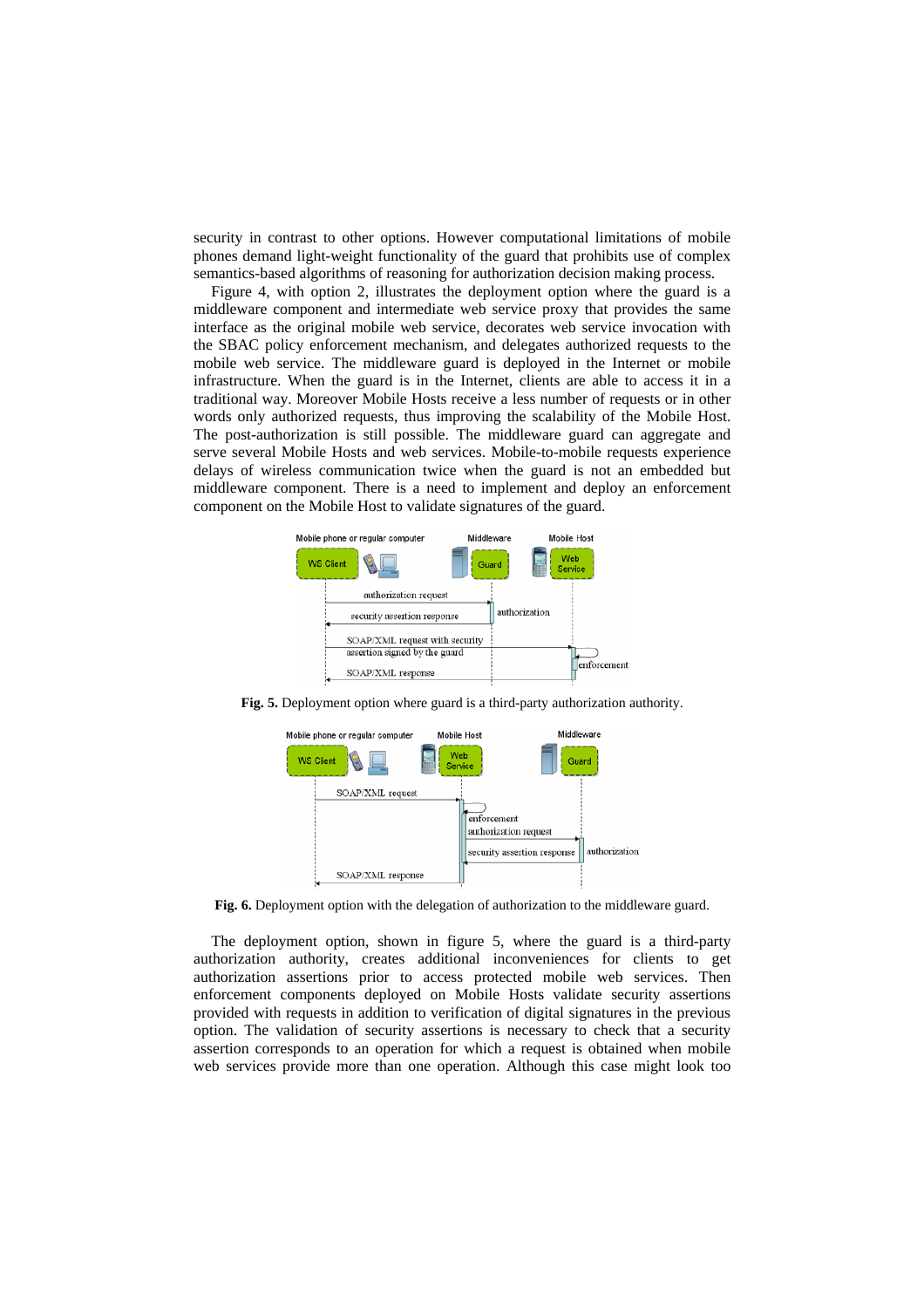complex, however this is probably the most suitable option for the industrial, commercial or professional use of mobile web services when clients can get security tokens with long period of validity on the basis of their memberships in or subscriptions to different organizations, social networks, commercial services, etc. This option allows direct multiple requests to mobile web services using the same security token over time without overheads of the authorization decision making process for each request.

Delegation of authorization, when mobile web services initially receive all requests directly from clients and then generate requests for the access control decision to the middleware guard, is the last option we consider in this paper. Figure 6 depicts sequence diagram of communication between actors for this option. While such kind of deployment is possible, it has several significant shortcomings without clear advantages compared to above mentioned options. There are following needs: to embed the enforcement component for authorization messaging with all possible time overheads; to verify signatures of the guard; to process all requests from clients; etc. The only advantage is the shift of demanding functionality to the middleware guard.

## **5 Conclusion and Future Research Directions**

This paper mainly discussed issues in providing secured communication and access control for the mobile web service provisioning. The paper first introduced the concept of mobile web service provisioning and then discussed the security breaches for the developed Mobile Host. It later presented the analysis of message-level security for the Mobile Host. The detailed performance analysis suggested that basic message-level security can be provided for the Mobile Host, even though not all the standards can be adapted to the mobile web service communication.

The paper later discussed the SBAC mechanism and adapting this mechanism in the provisioning of mobile web services, to achieve trusted and distributed management of access control for protecting mobile web services. Conducted analysis of deployment options reveals that they all are reasonable for realization and have different implications to security and QoS for the Mobile Host. However, future research in this domain, mainly addresses realizing the integrated security infrastructure. Further research on SBAC for MWS demands to assess all possible threats and attacks especially for the middleware guard. There is a need also to adopt SAML for the exchange of signed security assertions between WS clients, SBAC guards and Mobile Hosts. The adoption of SBAC for real-world application of MWS would also exemplify and align SBAC with practical concerns. Detailed performance analysis of the Mobile Host is again important, so that the extra load caused by the security mechanisms will not have serious impedances on the battery life of the devices and smart phone's basic purposes like making normal telephone calls.

**Acknowledgments.** This work is supported by the Research Cluster Ultra High-Speed Mobile Information and Communication (UMIC) at RWTH Aachen University (http://www.umic.rwth-aachen.de/) and partly funded by the grant from the Rector of the University of Jyväskylä, Finland.